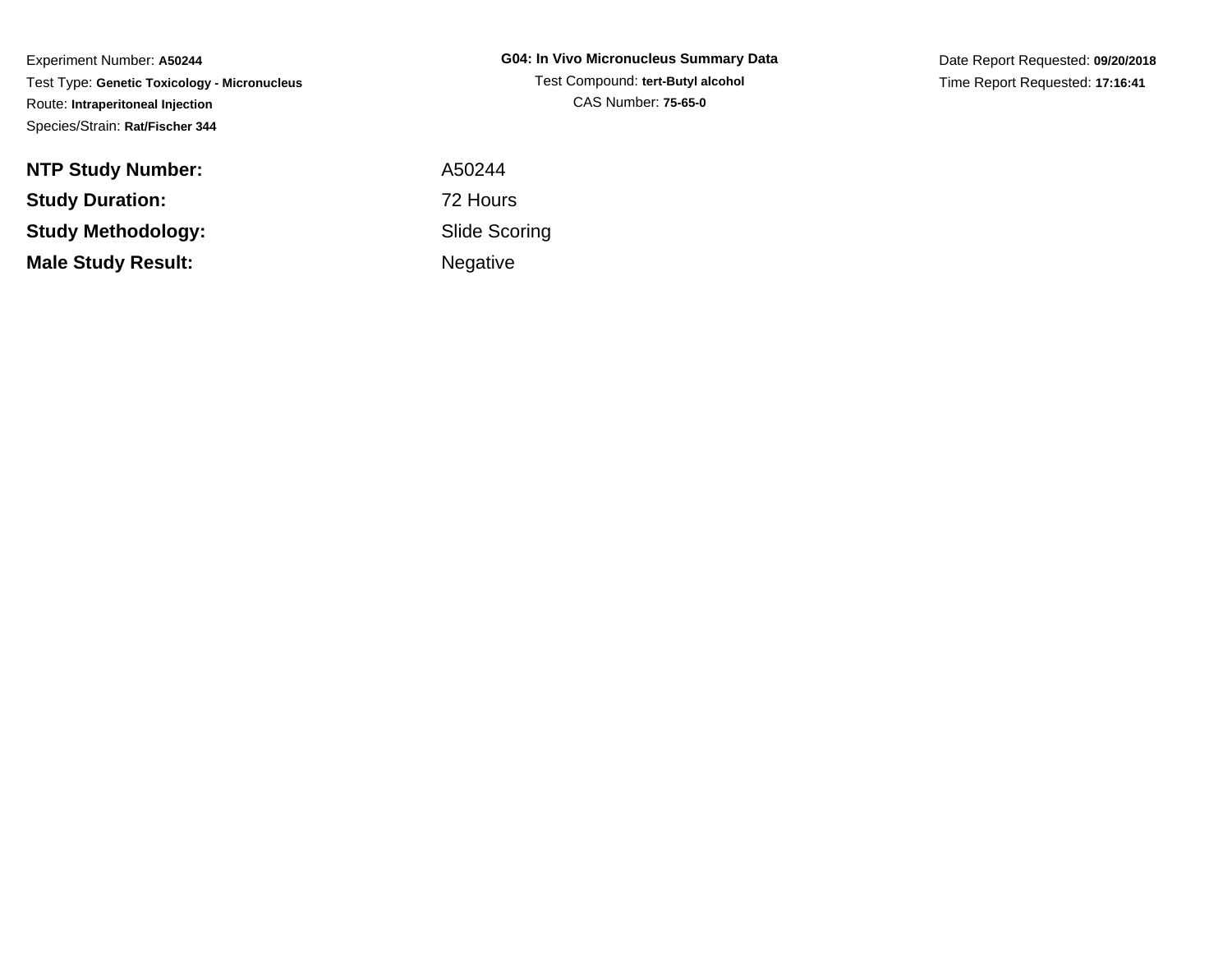Experiment Number: **A50244**

Test Type: **Genetic Toxicology - Micronucleus**

Route: **Intraperitoneal Injection**

Species/Strain: **Rat/Fischer 344**

| Tissue: Bone marrow; Sex: Male; Number of Treatments: 3; Time interval between final treatment and cell sampling: 24 h |                    |                  |             |                   |
|------------------------------------------------------------------------------------------------------------------------|--------------------|------------------|-------------|-------------------|
|                                                                                                                        | <b>MN PCE/1000</b> |                  |             | % PCE             |
| Dose (mg/kg)                                                                                                           | N                  | Mean $\pm$ SEM   | p-Value     | Mean $\pm$ SEM    |
| Vehicle Control <sup>1</sup>                                                                                           | 5                  | $1.70 \pm 0.49$  |             | $52.90 \pm 2.79$  |
| 39.06                                                                                                                  | 5                  | $1.00 \pm 0.35$  | 0.9112      | $50.40 \pm 5.51$  |
| 78.125                                                                                                                 | 4                  | $1.25 \pm 0.43$  | 0.7809      | $43.13 \pm 10.53$ |
| 156.25                                                                                                                 | 5                  | $1.20 \pm 0.41$  | 0.8236      | $52.70 \pm 4.68$  |
| 312.5                                                                                                                  | 5                  | $0.90 \pm 0.29$  | 0.9418      | $57.20 \pm 2.99$  |
| 625.0                                                                                                                  | 5                  | $1.80 \pm 0.25$  | 0.4328      | $50.90 \pm 4.97$  |
| Trend p-Value                                                                                                          |                    | 0.2220           |             |                   |
| Positive Control <sup>2</sup>                                                                                          | 5                  | $29.20 \pm 3.76$ | $< 0.001$ * | $33.10 \pm 5.56$  |
| <b>Trial Summary: Negative</b>                                                                                         |                    |                  |             |                   |